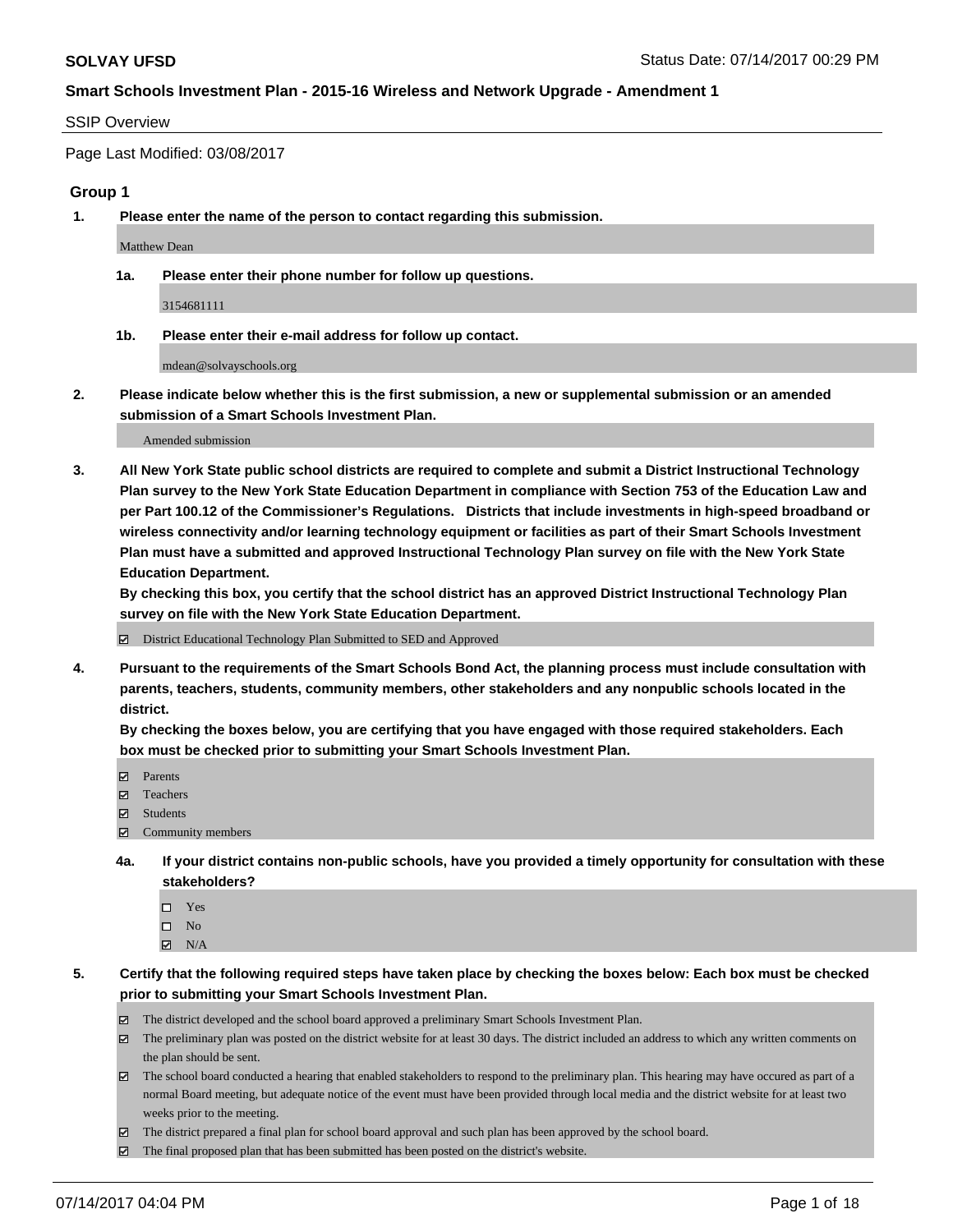SSIP Overview

Page Last Modified: 03/08/2017

**5a. Please upload the proposed Smart Schools Investment Plan (SSIP) that was posted on the district's website, along with any supporting materials. Note that this should be different than your recently submitted Educational Technology Survey. The Final SSIP, as approved by the School Board, should also be posted on the website and remain there during the course of the projects contained therein.**

Solvay SSBA Presentation FINAL.pdf 2015 - 2019 Solvay Technology Integration Plan FINAL.pdf

**5b. Enter the webpage address where the final Smart Schools Investment Plan is posted. The Plan should remain posted for the life of the included projects.**

http://www.solvayschools.org/districtpage.cfm?pageid=342

**6. Please enter an estimate of the total number of students and staff that will benefit from this Smart Schools Investment Plan based on the cumulative projects submitted to date.**

2,000

**7. An LEA/School District may partner with one or more other LEA/School Districts to form a consortium to pool Smart Schools Bond Act funds for a project that meets all other Smart School Bond Act requirements. Each school district participating in the consortium will need to file an approved Smart Schools Investment Plan for the project and submit a signed Memorandum of Understanding that sets forth the details of the consortium including the roles of each respective district.**

 $\Box$  The district plans to participate in a consortium to partner with other school district(s) to implement a Smart Schools project.

**8. Please enter the name and 6-digit SED Code for each LEA/School District participating in the Consortium.**

| <b>Partner LEA/District</b> | ISED BEDS Code |
|-----------------------------|----------------|
| (No Response)               | (No Response)  |

**9. Please upload a signed Memorandum of Understanding with all of the participating Consortium partners.**

(No Response)

**10. Your district's Smart Schools Bond Act Allocation is:**

\$1,132,813

**11. Enter the budget sub-allocations by category that you are submitting for approval at this time. If you are not budgeting SSBA funds for a category, please enter 0 (zero.) If the value entered is \$0, you will not be required to complete that survey question.**

|                                       | Sub-               |
|---------------------------------------|--------------------|
|                                       | <b>Allocations</b> |
| <b>School Connectivity</b>            | 12,180             |
| Connectivity Projects for Communities | $\overline{0}$     |
| <b>Classroom Technology</b>           | $\Omega$           |
| Pre-Kindergarten Classrooms           | $\overline{0}$     |
| Replace Transportable Classrooms      | $\Omega$           |
| High-Tech Security Features           | $\overline{0}$     |
| Totals:                               | 12,180             |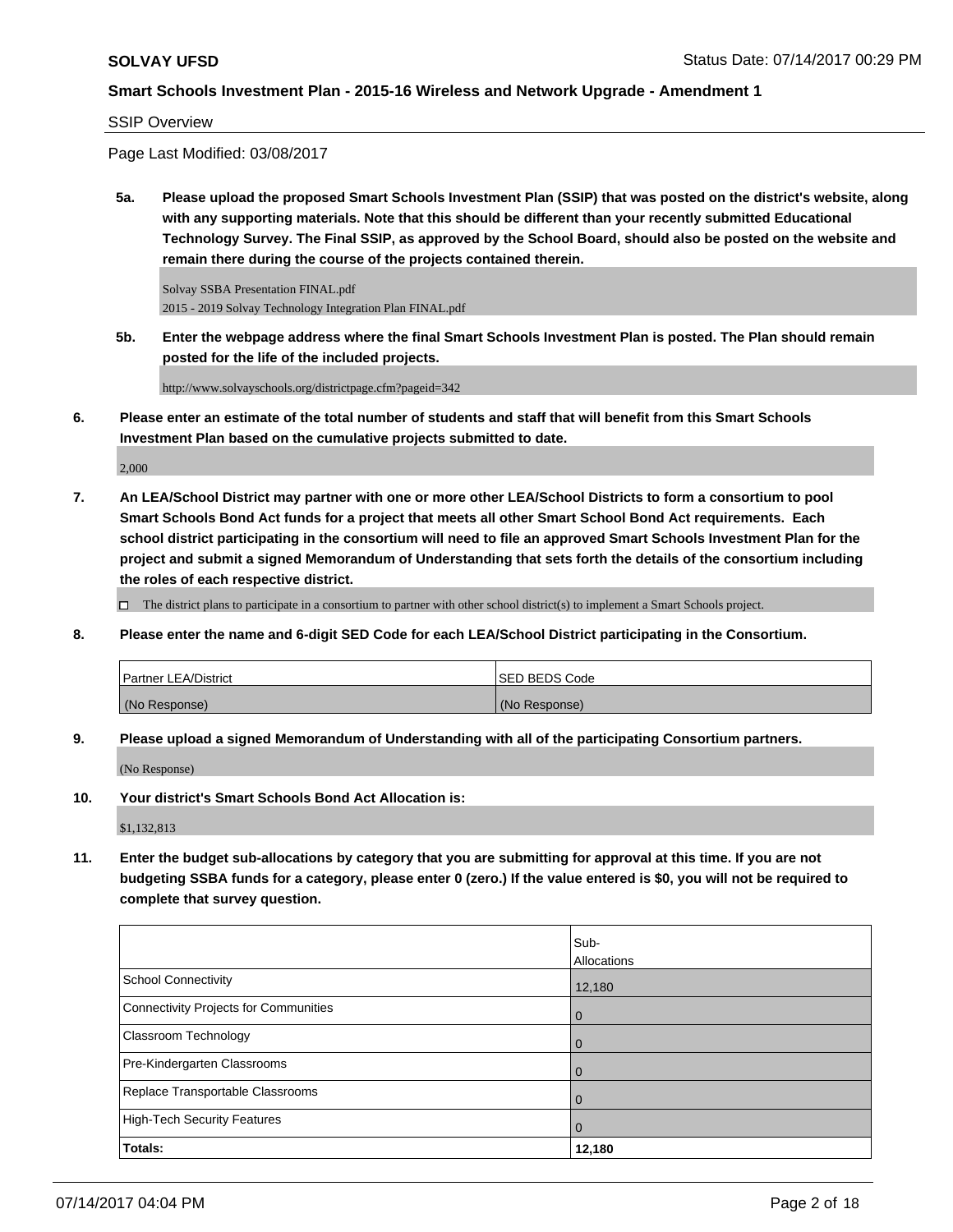#### School Connectivity

Page Last Modified: 03/08/2017

## **Group 1**

- **1. In order for students and faculty to receive the maximum benefit from the technology made available under the Smart Schools Bond Act, their school buildings must possess sufficient connectivity infrastructure to ensure that devices can be used during the school day. Smart Schools Investment Plans must demonstrate that:**
	- **sufficient infrastructure that meets the Federal Communications Commission's 100 Mbps per 1,000 students standard currently exists in the buildings where new devices will be deployed, or**
	- **is a planned use of a portion of Smart Schools Bond Act funds, or**
	- **is under development through another funding source.**

**Smart Schools Bond Act funds used for technology infrastructure or classroom technology investments must increase the number of school buildings that meet or exceed the minimum speed standard of 100 Mbps per 1,000 students and staff within 12 months. This standard may be met on either a contracted 24/7 firm service or a "burstable" capability. If the standard is met under the burstable criteria, it must be:**

**1. Specifically codified in a service contract with a provider, and**

**2. Guaranteed to be available to all students and devices as needed, particularly during periods of high demand, such as computer-based testing (CBT) periods.**

**Please describe how your district already meets or is planning to meet this standard within 12 months of plan submission.**

(No Response)

- **1a. If a district believes that it will be impossible to meet this standard within 12 months, it may apply for a waiver of this requirement, as described on the Smart Schools website. The waiver must be filed and approved by SED prior to submitting this survey.**
	- By checking this box, you are certifying that the school district has an approved waiver of this requirement on file with the New York State Education Department.

#### **2. Connectivity Speed Calculator (Required)**

|                         | Number of       | Multiply by | Divide by 1000 Current Speed |        | Expected                   | <b>Expected Date</b> |
|-------------------------|-----------------|-------------|------------------------------|--------|----------------------------|----------------------|
|                         | <b>Students</b> | 100 Kbps    | to Convert to                | lin Mb | Speed to be                | When                 |
|                         |                 |             | Required                     |        | Attained Within   Required |                      |
|                         |                 |             | Speed in Mb                  |        | 12 Months                  | Speed Will be        |
|                         |                 |             |                              |        |                            | Met                  |
| <b>Calculated Speed</b> | 1.549           | 154.900     | <b>154MB</b>                 | 900MB  | 900MB                      | N/A                  |

### **3. Describe how you intend to use Smart Schools Bond Act funds for high-speed broadband and/or wireless connectivity projects in school buildings.**

We need to pay our local BOCES \$12,180 to install the newly purchased network equipment. Going through BOCES to install the equipment will be much cheaper than looking to have a private vendor do the install.

**4. Describe the linkage between the district's District Instructional Technology Plan and the proposed projects. (There should be a link between your response to this question and your response to Question 1 in Part E. Curriculum and Instruction "What are the district's plans to use digital connectivity and technology to improve teaching and learning?)**

(No Response)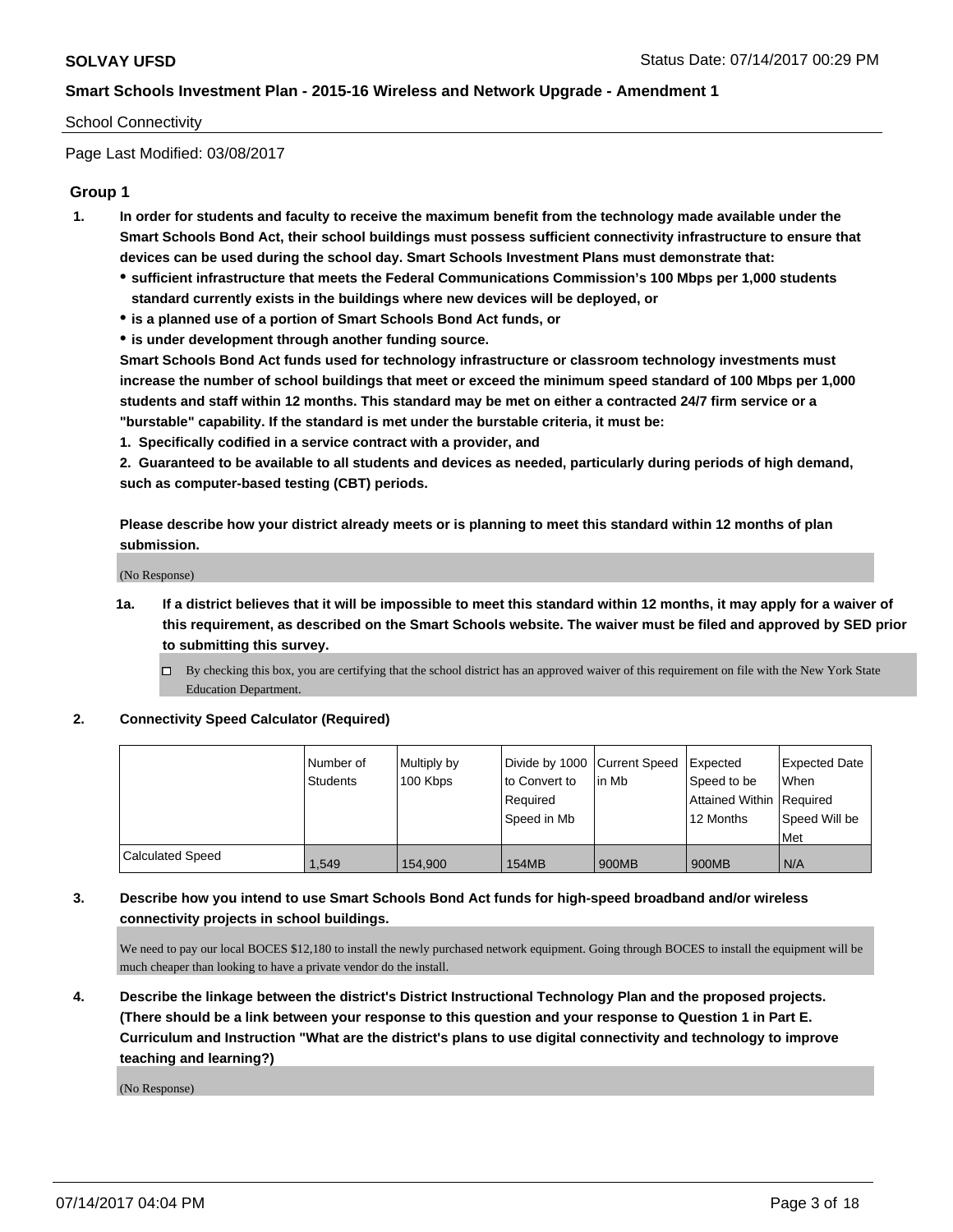#### School Connectivity

Page Last Modified: 03/08/2017

**5. If the district wishes to have students and staff access the Internet from wireless devices within the school building, or in close proximity to it, it must first ensure that it has a robust Wi-Fi network in place that has sufficient bandwidth to meet user demand.**

**Please describe how you have quantified this demand and how you plan to meet this demand.**

(No Response)

**6. As indicated on Page 5 of the guidance, the Office of Facilities Planning will have to conduct a preliminary review of all capital projects, including connectivity projects.**

**Please indicate on a separate row each project number given to you by the Office of Facilities Planning.**

| Project Number        |  |
|-----------------------|--|
| 42-07-02-03-7-999-BA1 |  |

**7. Certain high-tech security and connectivity infrastructure projects may be eligible for an expedited review process as determined by the Office of Facilities Planning.**

**Was your project deemed eligible for streamlined review?**

Yes

- **7a. Districts that choose the Streamlined Review Process will be required to certify that they have reviewed all installations with their licensed architect or engineer of record and provide that person's name and license number. The licensed professional must review the products and proposed method of installation prior to implementation and review the work during and after completion in order to affirm that the work was codecompliant, if requested.**
	- I certify that I have reviewed all installations with a licensed architect or engineer of record.
- **8. Include the name and license number of the architect or engineer of record.**

| 'Name                           | License Number |
|---------------------------------|----------------|
| <b>King and King Architects</b> | 15925          |

**9. If you are submitting an allocation for School Connectivity complete this table. Note that the calculated Total at the bottom of the table must equal the Total allocation for this category that you entered in the SSIP Overview overall budget.**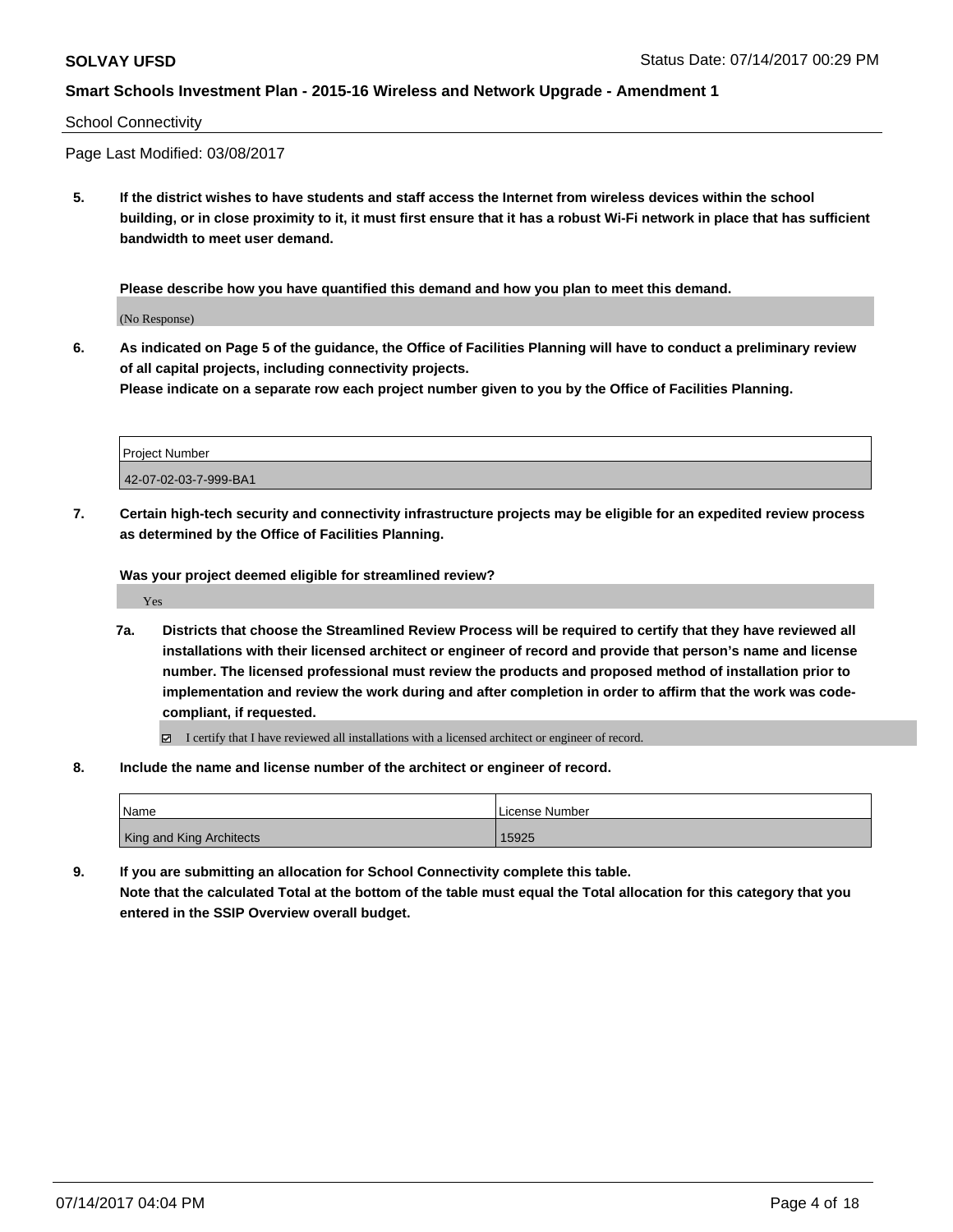#### School Connectivity

Page Last Modified: 03/08/2017

|                                            | Sub-          |
|--------------------------------------------|---------------|
|                                            | Allocation    |
| Network/Access Costs                       | (No Response) |
| <b>Outside Plant Costs</b>                 | (No Response) |
| School Internal Connections and Components | 12,180        |
| <b>Professional Services</b>               | (No Response) |
| Testing                                    | (No Response) |
| <b>Other Upfront Costs</b>                 | (No Response) |
| <b>Other Costs</b>                         | (No Response) |
| Totals:                                    | 12,180        |

**10. Please detail the type, quantity, per unit cost and total cost of the eligible items under each sub-category. This is especially important for any expenditures listed under the "Other" category. All expenditures must be eligible for tax-exempt financing to be reimbursed through the SSBA. Sufficient detail must be provided so that we can verify this is the case. If you have any questions, please contact us directly through smartschools@nysed.gov. NOTE: Wireless Access Points should be included in this category, not under Classroom Educational Technology, except those that will be loaned/purchased for nonpublic schools.**

| Select the allowable expenditure<br>type. | Item to be purchased                | Quantity | Cost per Item | <b>Total Cost</b> |
|-------------------------------------------|-------------------------------------|----------|---------------|-------------------|
| Repeat to add another item under          |                                     |          |               |                   |
|                                           |                                     |          |               |                   |
| each type.                                |                                     |          |               |                   |
| <b>Connections/Components</b>             | <b>OCM BOCES Install of Network</b> |          | 12,180        | 12.180            |
|                                           | Equipment                           |          |               |                   |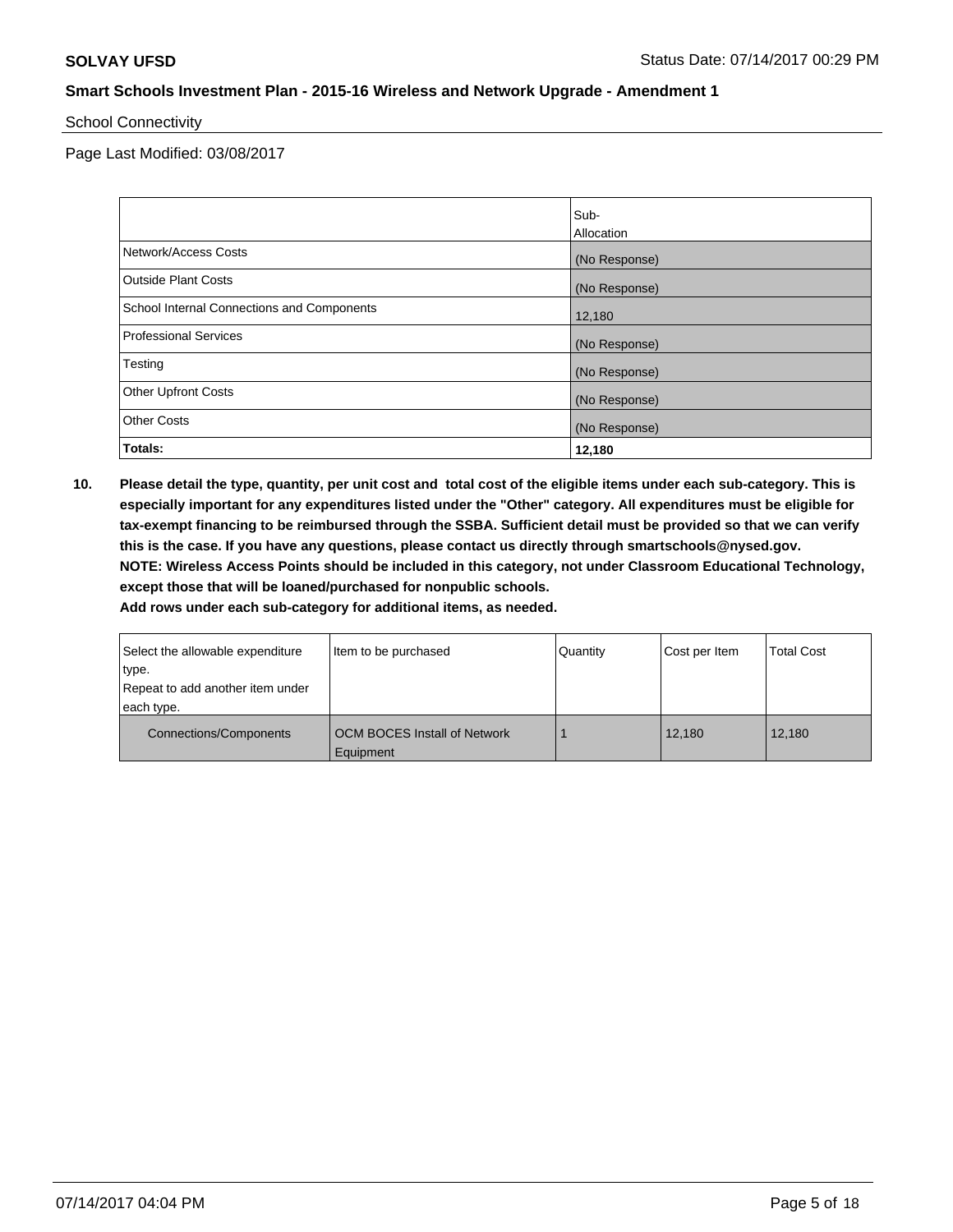Community Connectivity (Broadband and Wireless)

Page Last Modified: 03/08/2017

#### **Group 1**

**1. Describe how you intend to use Smart Schools Bond Act funds for high-speed broadband and/or wireless connectivity projects in the community.**

(No Response)

**2. Please describe how the proposed project(s) will promote student achievement and increase student and/or staff access to the Internet in a manner that enhances student learning and/or instruction outside of the school day and/or school building.**

(No Response)

**3. Community connectivity projects must comply with all the necessary local building codes and regulations (building and related permits are not required prior to plan submission).**

 $\Box$  I certify that we will comply with all the necessary local building codes and regulations.

**4. Please describe the physical location of the proposed investment.**

(No Response)

**5. Please provide the initial list of partners participating in the Community Connectivity Broadband Project, along with their Federal Tax Identification (Employer Identification) number.**

| <b>Project Partners</b> | Federal ID#     |
|-------------------------|-----------------|
| (No Response)           | l (No Response) |

**6. If you are submitting an allocation for Community Connectivity, complete this table. Note that the calculated Total at the bottom of the table must equal the Total allocation for this category that you entered in the SSIP Overview overall budget.**

|                                    | Sub-Allocation |
|------------------------------------|----------------|
| Network/Access Costs               | (No Response)  |
| Outside Plant Costs                | (No Response)  |
| <b>Tower Costs</b>                 | (No Response)  |
| <b>Customer Premises Equipment</b> | (No Response)  |
| <b>Professional Services</b>       | (No Response)  |
| Testing                            | (No Response)  |
| <b>Other Upfront Costs</b>         | (No Response)  |
| <b>Other Costs</b>                 | (No Response)  |
| Totals:                            | 0              |

**7. Please detail the type, quantity, per unit cost and total cost of the eligible items under each sub-category. This is especially important for any expenditures listed under the "Other" category. All expenditures must be capital-bond eligible to be reimbursed through the SSBA. If you have any questions, please contact us directly through smartschools@nysed.gov.**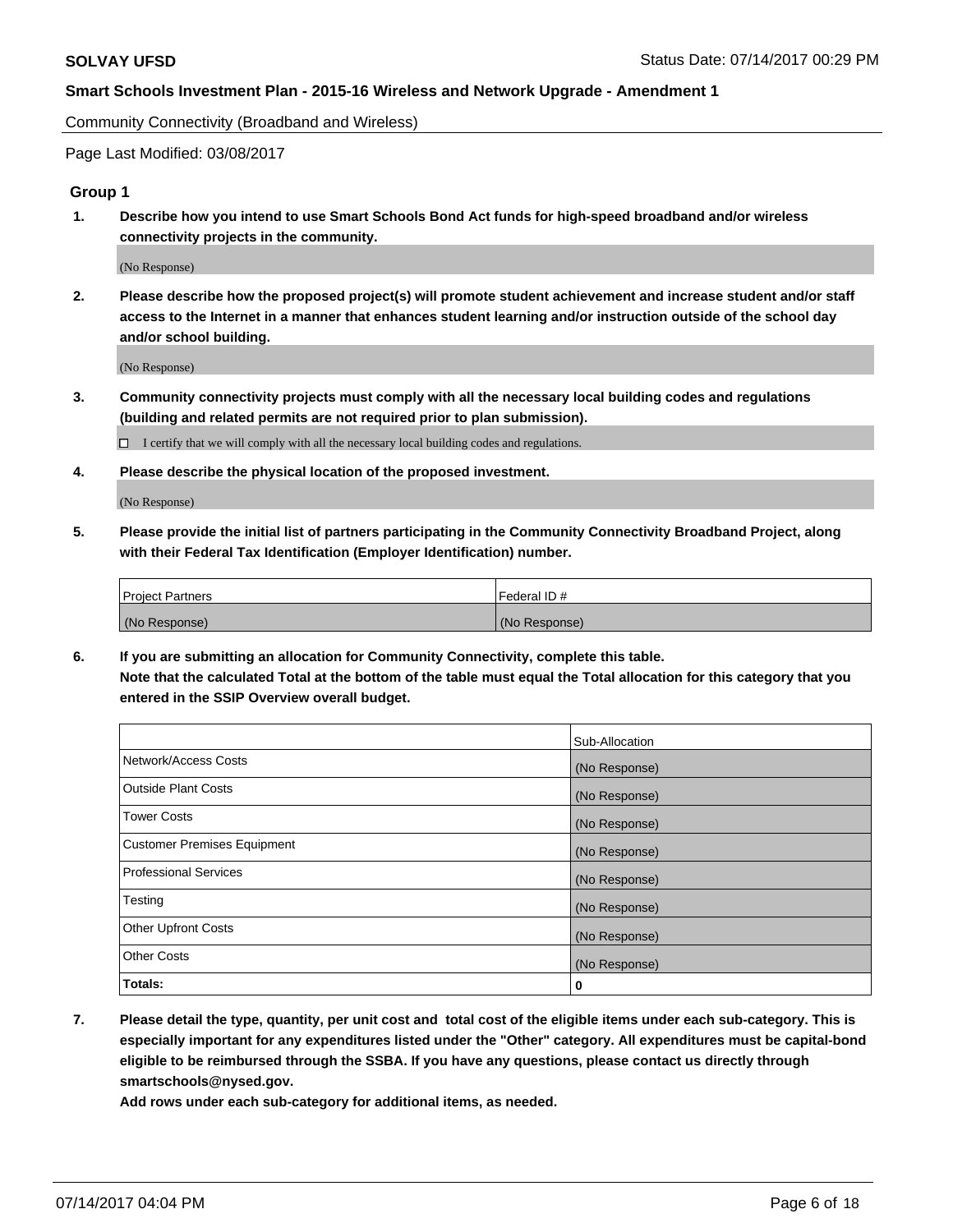Community Connectivity (Broadband and Wireless)

| Select the allowable expenditure<br>type.<br>Repeat to add another item under | Item to be purchased | Quantity      | Cost per Item | <b>Total Cost</b> |  |
|-------------------------------------------------------------------------------|----------------------|---------------|---------------|-------------------|--|
| each type.                                                                    |                      |               |               |                   |  |
| (No Response)                                                                 | (No Response)        | (No Response) | (No Response) | (No Response)     |  |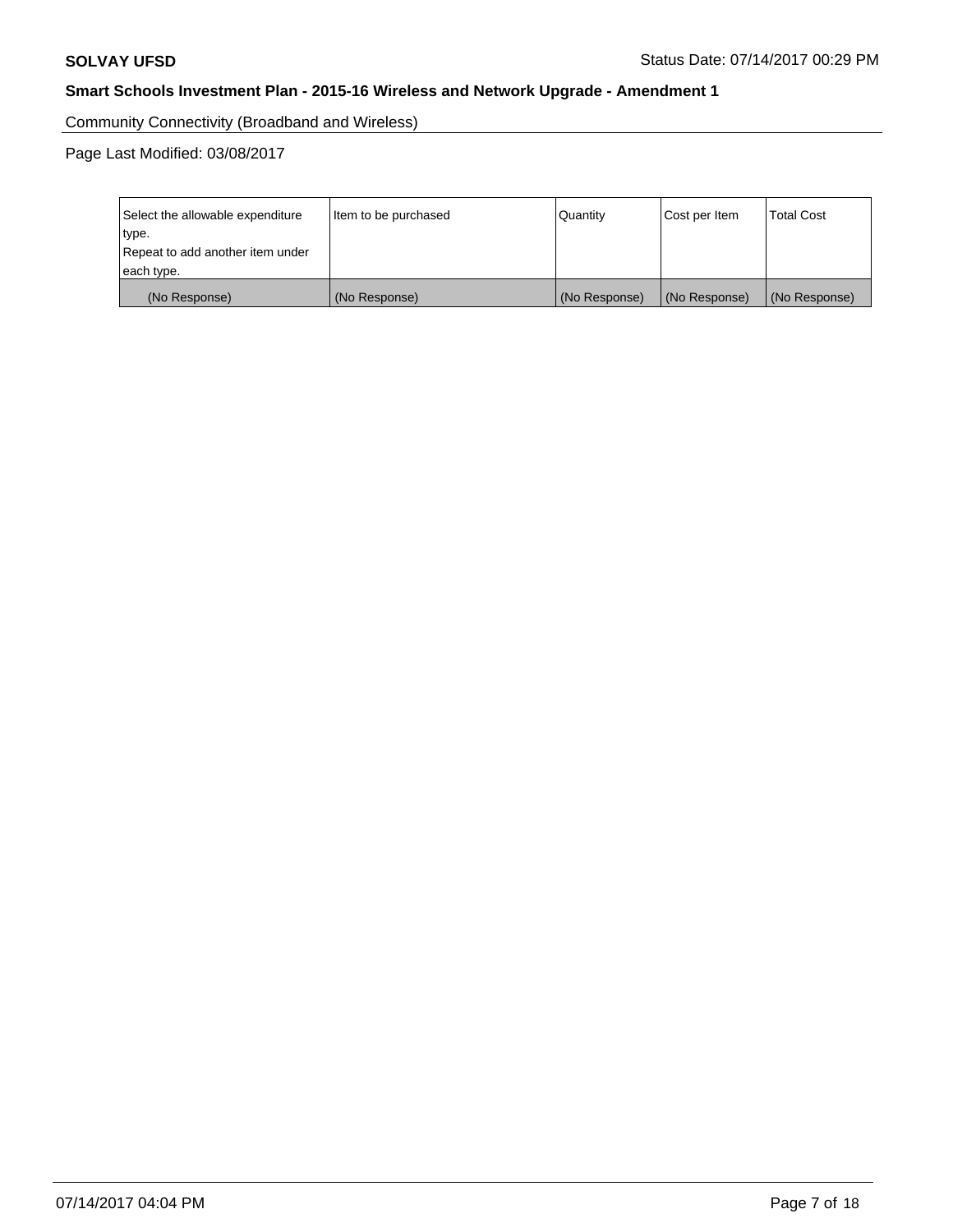#### Classroom Learning Technology

Page Last Modified: 03/08/2017

#### **Questions**

**1. In order for students and faculty to receive the maximum benefit from the technology made available under the Smart Schools Bond Act, their school buildings must possess sufficient connectivity infrastructure to ensure that devices can be used during the school day. Smart Schools Investment Plans must demonstrate that sufficient infrastructure that meets the Federal Communications Commission's 100 Mbps per 1,000 students standard currently exists in the buildings where new devices will be deployed, or is a planned use of a portion of Smart Schools Bond Act funds, or is under development through another funding source.**

**Smart Schools Bond Act funds used for technology infrastructure or classroom technology investments must increase the number of school buildings that meet or exceed the minimum speed standard of 100 Mbps per 1,000 students and staff within 12 months. This standard may be met on either a contracted 24/7 firm service or a "burstable" capability. If the standard is met under the burstable criteria, it must be:**

- **1. Specifically codified in a service contract with a provider, and**
- **2. Guaranteed to be available to all students and devices as needed, particularly during periods of high demand, such as computer-based testing (CBT) periods.**

**Please describe how your district already meets or is planning to meet this standard within 12 months of plan submission.**

(No Response)

- **1a. If a district believes that it will be impossible to meet this standard within 12 months, it may apply for a waiver of this requirement, as described on the Smart Schools website. The waiver must be filed and approved by SED prior to submitting this survey.**
	- $\Box$  By checking this box, you are certifying that the school district has an approved waiver of this requirement on file with the New York State Education Department.

#### **2. Connectivity Speed Calculator (Required)**

|                         | l Number of<br>Students | Multiply by<br>100 Kbps | Divide by 1000   Current Speed<br>to Convert to<br>Required<br>Speed in Mb | l in Mb          | Expected<br>Speed to be<br>Attained Within Required<br>12 Months | <b>Expected Date</b><br>When<br>Speed Will be<br>Met |
|-------------------------|-------------------------|-------------------------|----------------------------------------------------------------------------|------------------|------------------------------------------------------------------|------------------------------------------------------|
| <b>Calculated Speed</b> | (No<br>Response)        | (No Response)           | (No<br>Response)                                                           | (No<br>Response) | (No<br>Response)                                                 | (No<br>Response)                                     |

**3. If the district wishes to have students and staff access the Internet from wireless devices within the school building, or in close proximity to it, it must first ensure that it has a robust Wi-Fi network in place that has sufficient bandwidth to meet user demand.**

**Please describe how you have quantified this demand and how you plan to meet this demand.**

(No Response)

**4. All New York State public school districts are required to complete and submit an Instructional Technology Plan survey to the New York State Education Department in compliance with Section 753 of the Education Law and per Part 100.12 of the Commissioner's Regulations.**

**Districts that include educational technology purchases as part of their Smart Schools Investment Plan must have a submitted and approved Instructional Technology Plan survey on file with the New York State Education Department.**

 $\Box$  By checking this box, you are certifying that the school district has an approved Instructional Technology Plan survey on file with the New York State Education Department.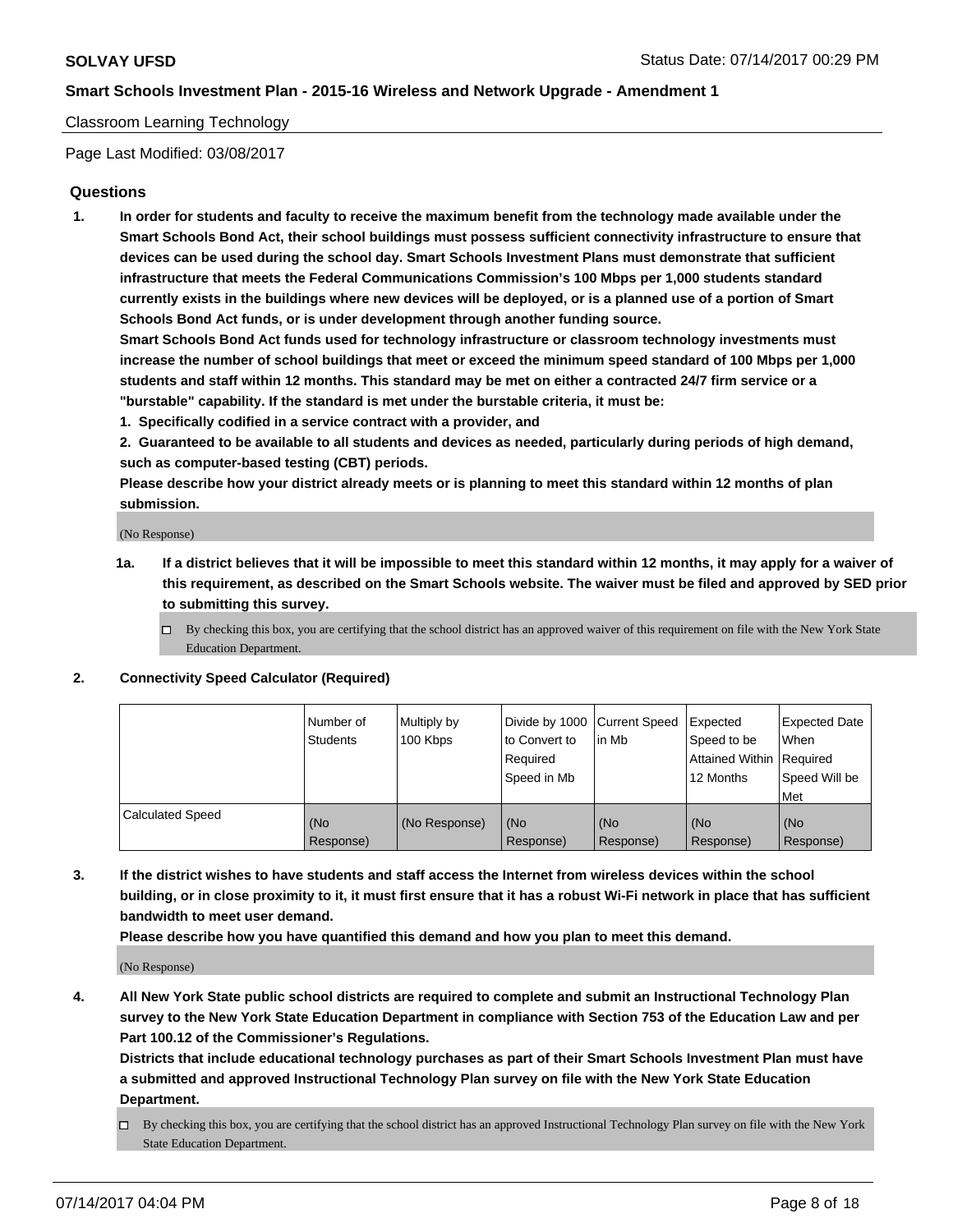#### Classroom Learning Technology

Page Last Modified: 03/08/2017

**5. Describe the devices you intend to purchase and their compatibility with existing or planned platforms or systems. Specifically address the adequacy of each facility's electrical, HVAC and other infrastructure necessary to install and support the operation of the planned technology.**

(No Response)

- **6. Describe how the proposed technology purchases will:**
	- **> enhance differentiated instruction;**
	- **> expand student learning inside and outside the classroom;**
	- **> benefit students with disabilities and English language learners; and**
	- **> contribute to the reduction of other learning gaps that have been identified within the district.**

**The expectation is that districts will place a priority on addressing the needs of students who struggle to succeed in a rigorous curriculum. Responses in this section should specifically address this concern and align with the district's Instructional Technology Plan (in particular Question 2 of E. Curriculum and Instruction: "Does the district's instructional technology plan address the needs of students with disabilities to ensure equitable access to instruction, materials and assessments?" and Question 3 of the same section: "Does the district's instructional technology plan address the provision of assistive technology specifically for students with disabilities to ensure access to and participation in the general curriculum?"**

(No Response)

**7. Where appropriate, describe how the proposed technology purchases will enhance ongoing communication with parents and other stakeholders and help the district facilitate technology-based regional partnerships, including distance learning and other efforts.**

(No Response)

**8. Describe the district's plan to provide professional development to ensure that administrators, teachers and staff can employ the technology purchased to enhance instruction successfully.**

**Note: This response should be aligned and expanded upon in accordance with your district's response to Question 1 of F. Professional Development of your Instructional Technology Plan: "Please provide a summary of professional development offered to teachers and staff, for the time period covered by this plan, to support technology to enhance teaching and learning. Please include topics, audience and method of delivery within your summary."**

(No Response)

- **9. Districts must contact the SUNY/CUNY teacher preparation program that supplies the largest number of the district's new teachers to request advice on innovative uses and best practices at the intersection of pedagogy and educational technology.**
	- By checking this box, you certify that you have contacted the SUNY/CUNY teacher preparation program that supplies the largest number of your new teachers to request advice on these issues.
	- **9a. Please enter the name of the SUNY or CUNY Institution that you contacted.**

(No Response)

**9b. Enter the primary Institution phone number.**

(No Response)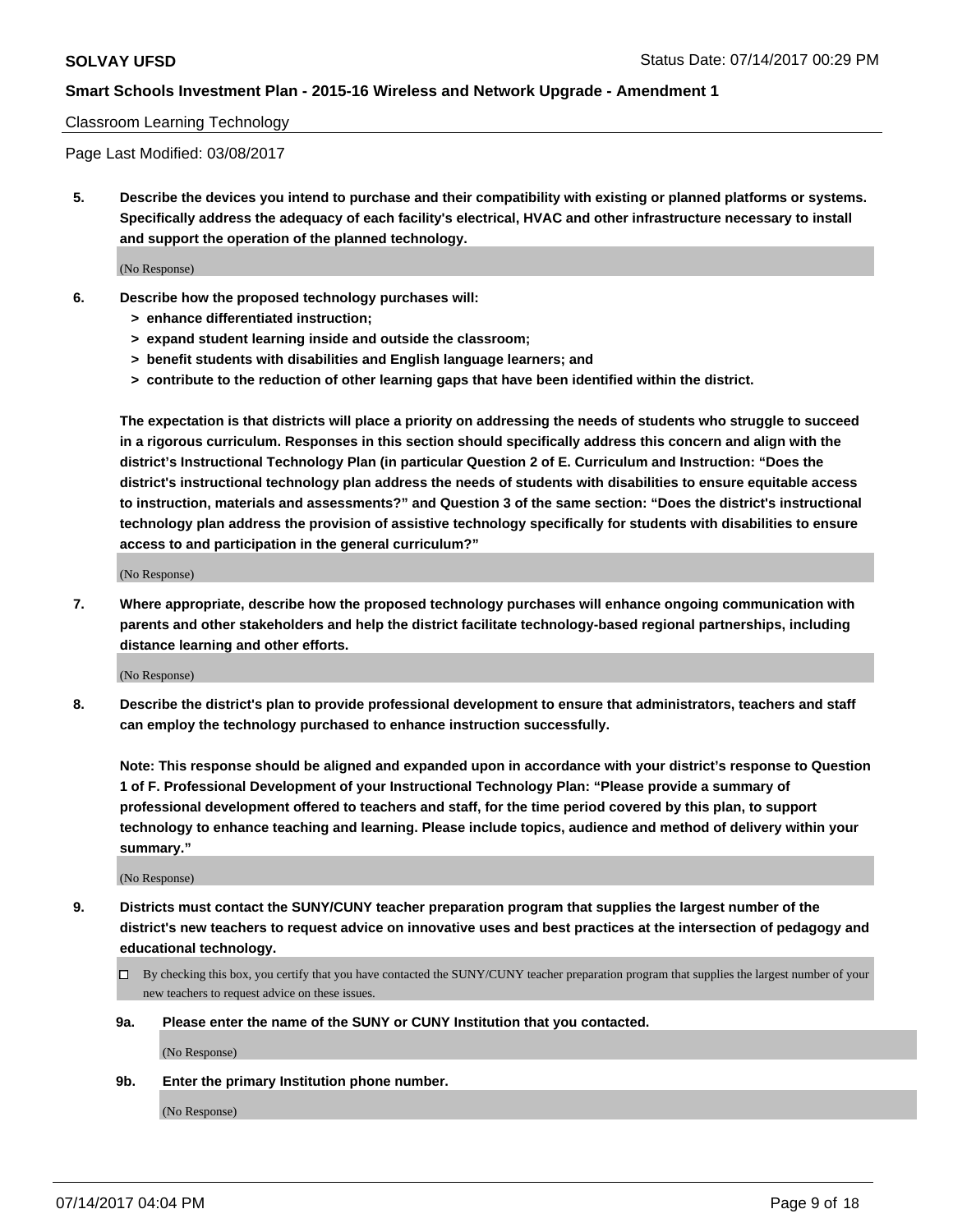Classroom Learning Technology

Page Last Modified: 03/08/2017

**9c. Enter the name of the contact person with whom you consulted and/or will be collaborating with on innovative uses of technology and best practices.**

(No Response)

**10. A district whose Smart Schools Investment Plan proposes the purchase of technology devices and other hardware must account for nonpublic schools in the district.**

**Are there nonpublic schools within your school district?**

Yes

 $\square$  No

**11. Nonpublic Classroom Technology Loan Calculator**

**The Smart Schools Bond Act provides that any Classroom Learning Technology purchases made using Smart Schools funds shall be lent, upon request, to nonpublic schools in the district. However, no school district shall be required to loan technology in amounts greater than the total obtained and spent on technology pursuant to the Smart Schools Bond Act and the value of such loan may not exceed the total of \$250 multiplied by the nonpublic school enrollment in the base year at the time of enactment.**

**See:**

**http://www.p12.nysed.gov/mgtserv/smart\_schools/docs/Smart\_Schools\_Bond\_Act\_Guidance\_04.27.15\_Final.pdf.**

|                                       | 1. Classroom   | l 2. Public   | 3. Nonpublic | l 4. Sum of | 15. Total Per                                                                                 | 6. Total       |
|---------------------------------------|----------------|---------------|--------------|-------------|-----------------------------------------------------------------------------------------------|----------------|
|                                       | Technology     | Enrollment    | Enrollment   | Public and  | Pupil Sub-                                                                                    | Nonpublic Loan |
|                                       | Sub-allocation | $(2014 - 15)$ | $(2014-15)$  | l Nonpublic | allocation                                                                                    | Amount         |
|                                       |                |               |              | Enrollment  |                                                                                               |                |
| Calculated Nonpublic Loan<br>  Amount |                |               |              |             | (No Response)   (No Response)   (No Response)   (No Response)   (No Response)   (No Response) |                |

**12. To ensure the sustainability of technology purchases made with Smart Schools funds, districts must demonstrate a long-term plan to maintain and replace technology purchases supported by Smart Schools Bond Act funds. This sustainability plan shall demonstrate a district's capacity to support recurring costs of use that are ineligible for Smart Schools Bond Act funding such as device maintenance, technical support, Internet and wireless fees, maintenance of hotspots, staff professional development, building maintenance and the replacement of incidental items. Further, such a sustainability plan shall include a long-term plan for the replacement of purchased devices and equipment at the end of their useful life with other funding sources.**

 $\Box$  By checking this box, you certify that the district has a sustainability plan as described above.

**13. Districts must ensure that devices purchased with Smart Schools Bond funds will be distributed, prepared for use, maintained and supported appropriately. Districts must maintain detailed device inventories in accordance with generally accepted accounting principles.**

By checking this box, you certify that the district has a distribution and inventory management plan and system in place.

**14. If you are submitting an allocation for Classroom Learning Technology complete this table. Note that the calculated Total at the bottom of the table must equal the Total allocation for this category that you entered in the SSIP Overview overall budget.**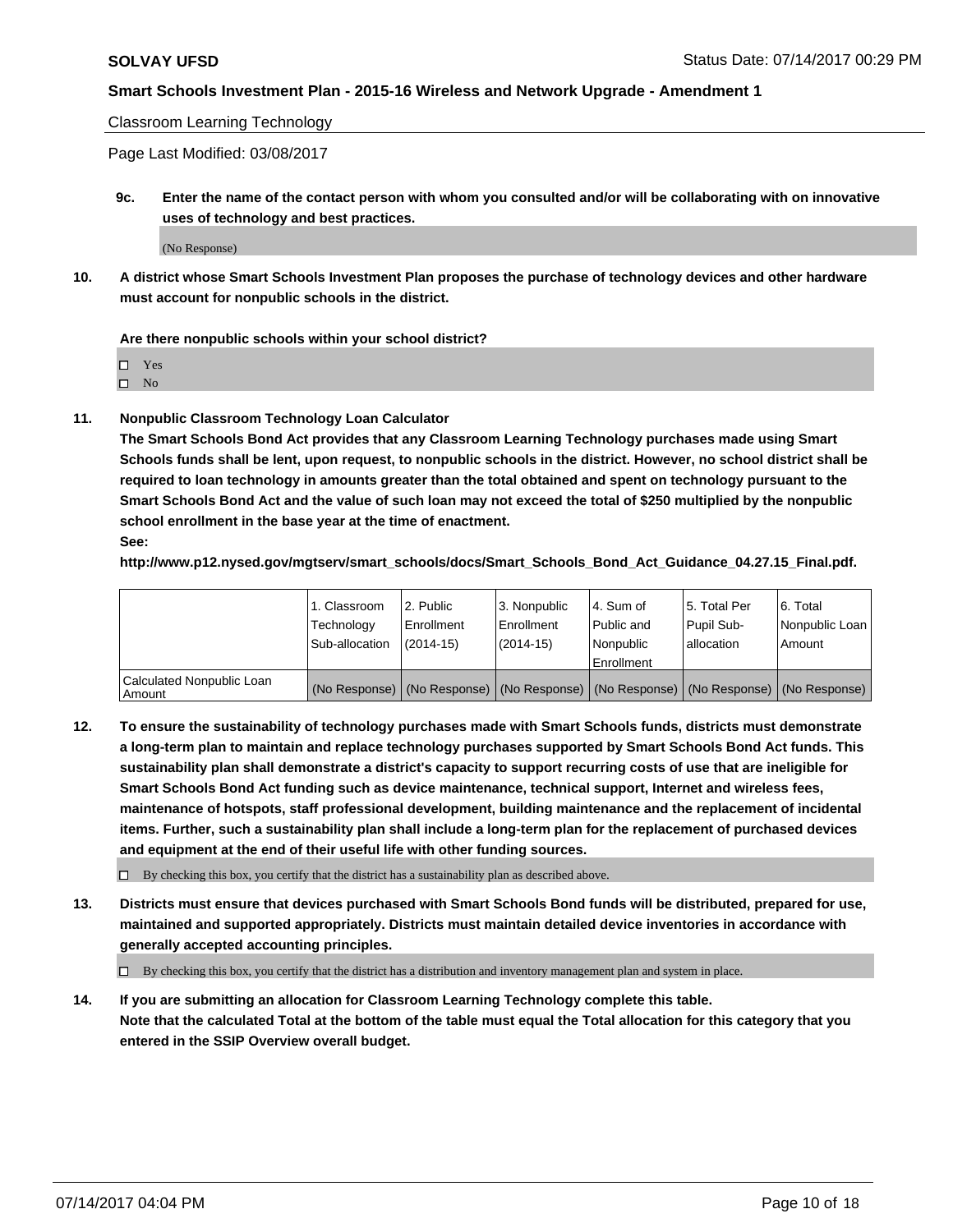# Classroom Learning Technology

Page Last Modified: 03/08/2017

|                         | Sub-Allocation |
|-------------------------|----------------|
| Interactive Whiteboards | (No Response)  |
| Computer Servers        | (No Response)  |
| Desktop Computers       | (No Response)  |
| Laptop Computers        | (No Response)  |
| <b>Tablet Computers</b> | (No Response)  |
| <b>Other Costs</b>      | (No Response)  |
| Totals:                 | 0              |

**15. Please detail the type, quantity, per unit cost and total cost of the eligible items under each sub-category. This is especially important for any expenditures listed under the "Other" category. All expenditures must be capital-bond eligible to be reimbursed through the SSBA. If you have any questions, please contact us directly through smartschools@nysed.gov.**

**Please specify in the "Item to be Purchased" field which specific expenditures and items are planned to meet the district's nonpublic loan requirement, if applicable.**

**NOTE: Wireless Access Points that will be loaned/purchased for nonpublic schools should ONLY be included in this category, not under School Connectivity, where public school districts would list them.**

| (No Response)                    | (No Response)        | (No Response) | (No Response) | (No Response)     |
|----------------------------------|----------------------|---------------|---------------|-------------------|
| each type.                       |                      |               |               |                   |
| Repeat to add another item under |                      |               |               |                   |
| ∣type.                           |                      |               |               |                   |
| Select the allowable expenditure | Item to be Purchased | Quantity      | Cost per Item | <b>Total Cost</b> |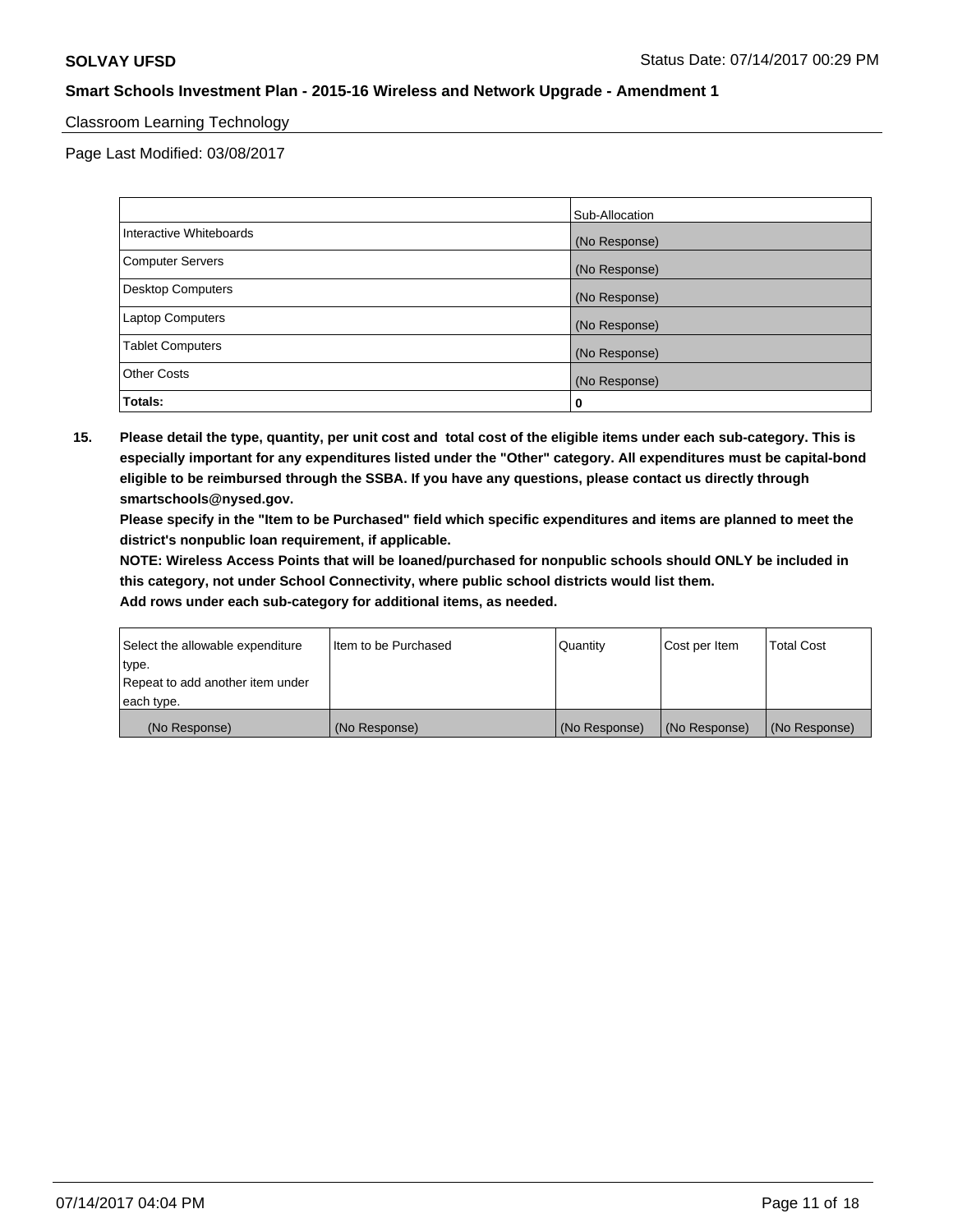#### Pre-Kindergarten Classrooms

Page Last Modified: 03/08/2017

#### **Group 1**

**1. Provide information regarding how and where the district is currently serving pre-kindergarten students and justify the need for additional space with enrollment projections over 3 years.**

(No Response)

- **2. Describe the district's plan to construct, enhance or modernize education facilities to accommodate prekindergarten programs. Such plans must include:**
	- **Specific descriptions of what the district intends to do to each space;**
	- **An affirmation that pre-kindergarten classrooms will contain a minimum of 900 square feet per classroom;**
	- **The number of classrooms involved;**
	- **The approximate construction costs per classroom; and**
	- **Confirmation that the space is district-owned or has a long-term lease that exceeds the probable useful life of the improvements.**

(No Response)

**3. Smart Schools Bond Act funds may only be used for capital construction costs. Describe the type and amount of additional funds that will be required to support ineligible ongoing costs (e.g. instruction, supplies) associated with any additional pre-kindergarten classrooms that the district plans to add.**

(No Response)

**4. All plans and specifications for the erection, repair, enlargement or remodeling of school buildings in any public school district in the State must be reviewed and approved by the Commissioner. Districts that plan capital projects using their Smart Schools Bond Act funds will undergo a Preliminary Review Process by the Office of Facilities Planning.**

**Please indicate on a separate row each project number given to you by the Office of Facilities Planning.**

| Project Number |  |
|----------------|--|
| (No Response)  |  |

**5. If you have made an allocation for Pre-Kindergarten Classrooms, complete this table. Note that the calculated Total at the bottom of the table must equal the Total allocation for this category that you entered in the SSIP Overview overall budget.**

| Totals:                                  | 0              |
|------------------------------------------|----------------|
| Other Costs                              | (No Response)  |
| Enhance/Modernize Educational Facilities | (No Response)  |
| Construct Pre-K Classrooms               | (No Response)  |
|                                          | Sub-Allocation |

**6. Please detail the type, quantity, per unit cost and total cost of the eligible items under each sub-category. This is especially important for any expenditures listed under the "Other" category. All expenditures must be capital-bond eligible to be reimbursed through the SSBA. If you have any questions, please contact us directly through smartschools@nysed.gov.**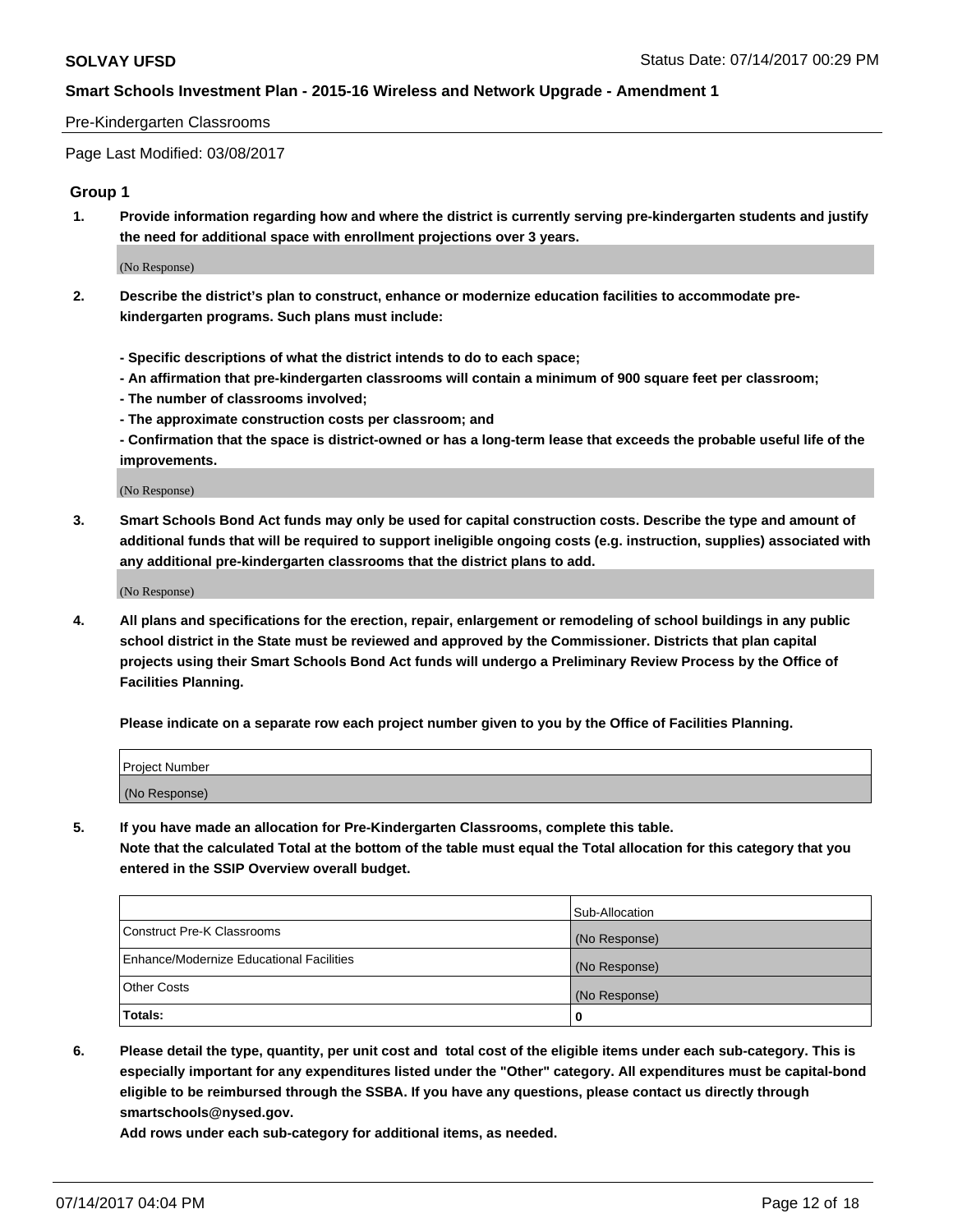# Pre-Kindergarten Classrooms

| Select the allowable expenditure | Item to be purchased | Quantity      | Cost per Item | <b>Total Cost</b> |
|----------------------------------|----------------------|---------------|---------------|-------------------|
| type.                            |                      |               |               |                   |
| Repeat to add another item under |                      |               |               |                   |
| each type.                       |                      |               |               |                   |
| (No Response)                    | (No Response)        | (No Response) | (No Response) | (No Response)     |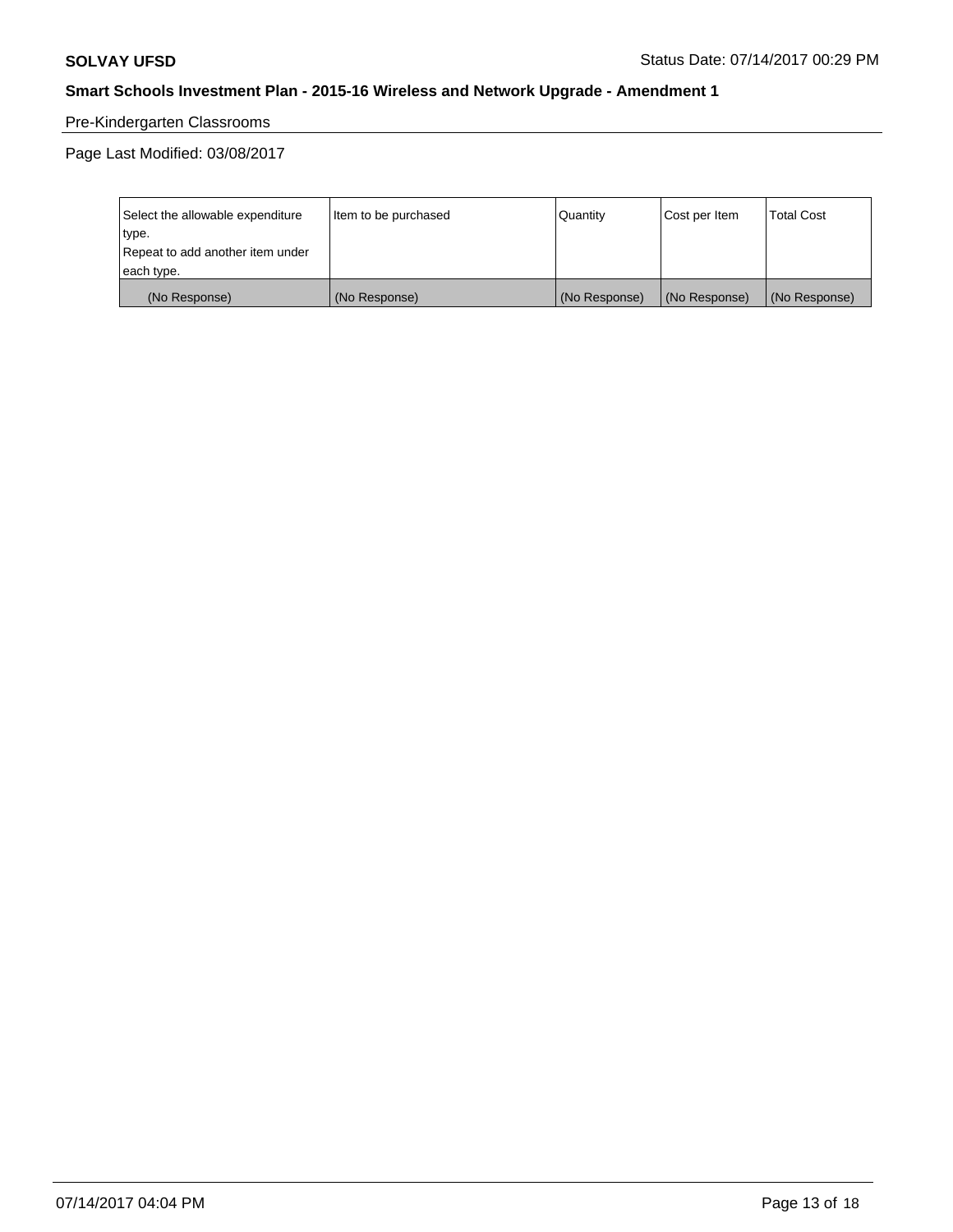#### Replace Transportable Classrooms

Page Last Modified: 03/08/2017

#### **Group 1**

**1. Describe the district's plan to construct, enhance or modernize education facilities to provide high-quality instructional space by replacing transportable classrooms.**

(No Response)

**2. All plans and specifications for the erection, repair, enlargement or remodeling of school buildings in any public school district in the State must be reviewed and approved by the Commissioner. Districts that plan capital projects using their Smart Schools Bond Act funds will undergo a Preliminary Review Process by the Office of Facilities Planning.**

**Please indicate on a separate row each project number given to you by the Office of Facilities Planning.**

| Project Number |  |
|----------------|--|
| (No Response)  |  |

**3. For large projects that seek to blend Smart Schools Bond Act dollars with other funds, please note that Smart Schools Bond Act funds can be allocated on a pro rata basis depending on the number of new classrooms built that directly replace transportable classroom units.**

**If a district seeks to blend Smart Schools Bond Act dollars with other funds describe below what other funds are being used and what portion of the money will be Smart Schools Bond Act funds.**

(No Response)

**4. If you have made an allocation for Replace Transportable Classrooms, complete this table. Note that the calculated Total at the bottom of the table must equal the Total allocation for this category that you entered in the SSIP Overview overall budget.**

|                                                | Sub-Allocation |
|------------------------------------------------|----------------|
| Construct New Instructional Space              | (No Response)  |
| Enhance/Modernize Existing Instructional Space | (No Response)  |
| Other Costs                                    | (No Response)  |
| Totals:                                        | $\Omega$       |

**5. Please detail the type, quantity, per unit cost and total cost of the eligible items under each sub-category. This is especially important for any expenditures listed under the "Other" category. All expenditures must be capital-bond eligible to be reimbursed through the SSBA. If you have any questions, please contact us directly through smartschools@nysed.gov.**

| Select the allowable expenditure | Item to be purchased | Quantity      | Cost per Item | <b>Total Cost</b> |
|----------------------------------|----------------------|---------------|---------------|-------------------|
| type.                            |                      |               |               |                   |
| Repeat to add another item under |                      |               |               |                   |
| each type.                       |                      |               |               |                   |
| (No Response)                    | (No Response)        | (No Response) | (No Response) | (No Response)     |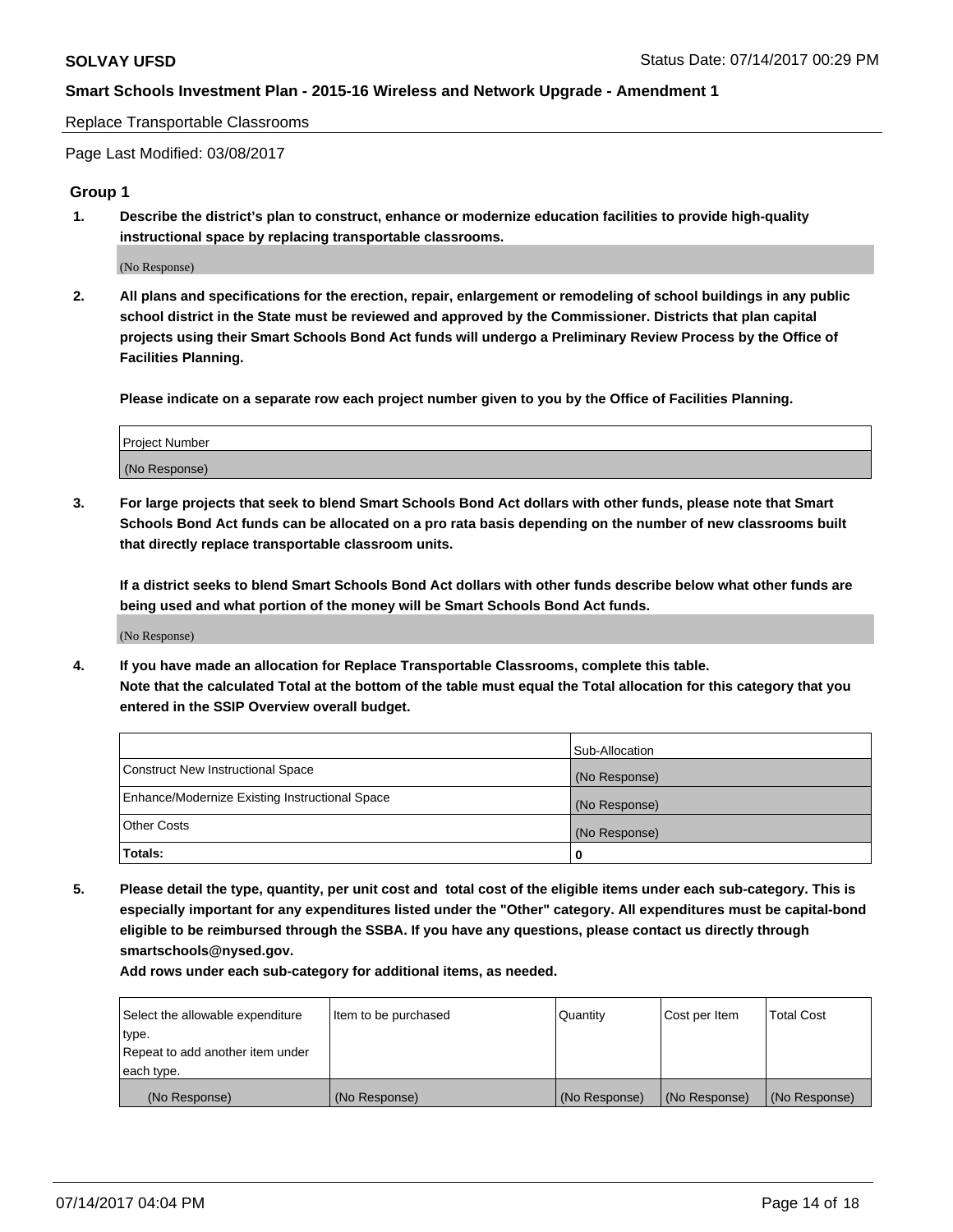#### High-Tech Security Features

Page Last Modified: 03/08/2017

## **Group 1**

**1. Describe how you intend to use Smart Schools Bond Act funds to install high-tech security features in school buildings and on school campuses.**

(No Response)

**2. All plans and specifications for the erection, repair, enlargement or remodeling of school buildings in any public school district in the State must be reviewed and approved by the Commissioner. Districts that plan capital projects using their Smart Schools Bond Act funds will undergo a Preliminary Review Process by the Office of Facilities Planning.** 

**Please indicate on a separate row each project number given to you by the Office of Facilities Planning.**

| Project Number |  |
|----------------|--|
|                |  |
| (No Response)  |  |

- **3. Was your project deemed eligible for streamlined Review?**
	- Yes  $\hfill \square$  No
- **4. Include the name and license number of the architect or engineer of record.**

| Name          | l License Number |
|---------------|------------------|
| (No Response) | (No Response)    |

**5. If you have made an allocation for High-Tech Security Features, complete this table. Note that the calculated Total at the bottom of the table must equal the Total allocation for this category that you entered in the SSIP Overview overall budget.**

|                                                      | Sub-Allocation |
|------------------------------------------------------|----------------|
| Capital-Intensive Security Project (Standard Review) | (No Response)  |
| Electronic Security System                           | (No Response)  |
| <b>Entry Control System</b>                          | (No Response)  |
| Approved Door Hardening Project                      | (No Response)  |
| <b>Other Costs</b>                                   | (No Response)  |
| Totals:                                              | 0              |

**6. Please detail the type, quantity, per unit cost and total cost of the eligible items under each sub-category. This is especially important for any expenditures listed under the "Other" category. All expenditures must be capital-bond eligible to be reimbursed through the SSBA. If you have any questions, please contact us directly through smartschools@nysed.gov.**

| (No Response)                    | (No Response)        | (No Response) | (No Response) | (No Response)     |
|----------------------------------|----------------------|---------------|---------------|-------------------|
| each type.                       |                      |               |               |                   |
| Repeat to add another item under |                      |               |               |                   |
| type.                            |                      |               |               |                   |
| Select the allowable expenditure | Item to be purchased | Quantity      | Cost per Item | <b>Total Cost</b> |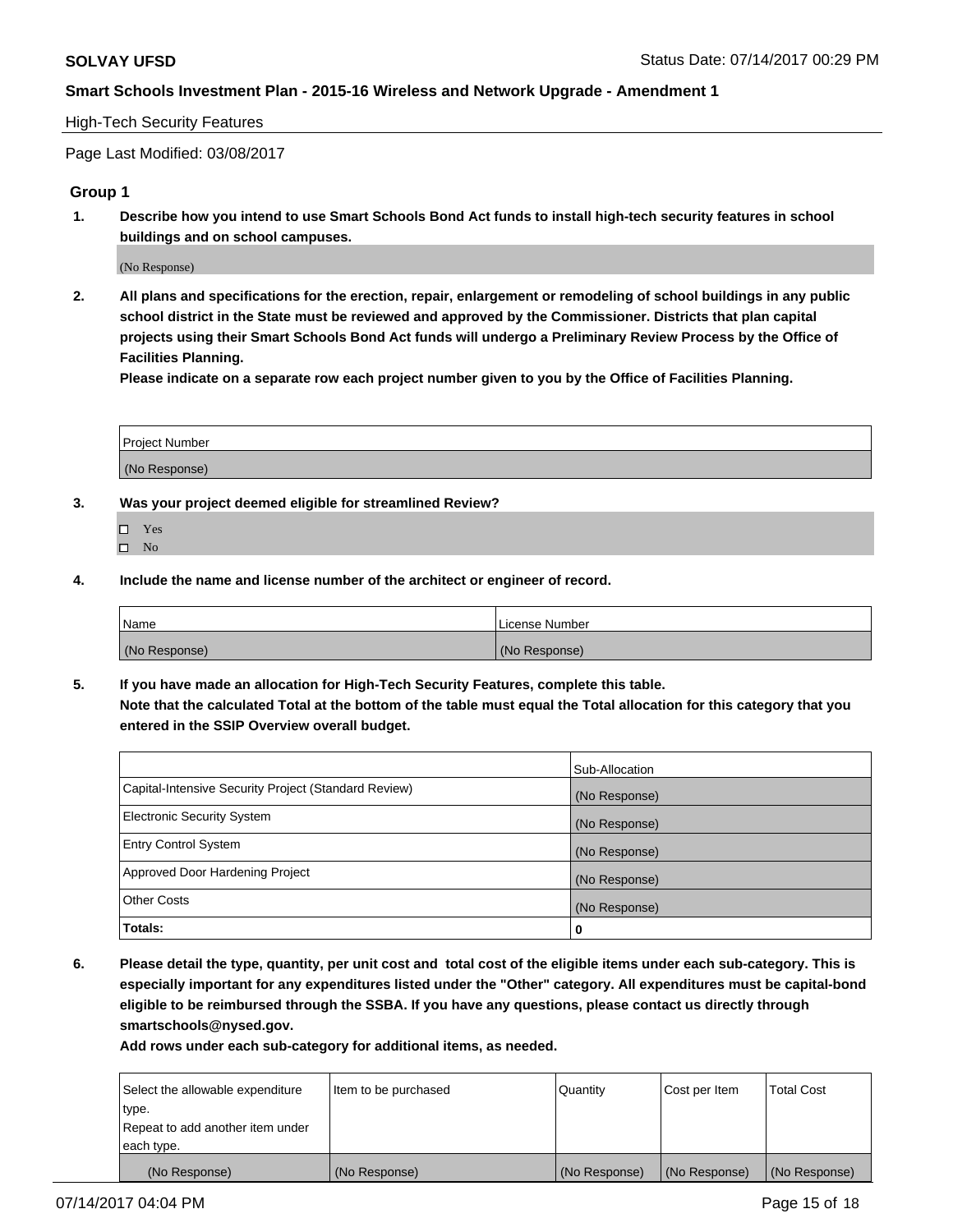# High-Tech Security Features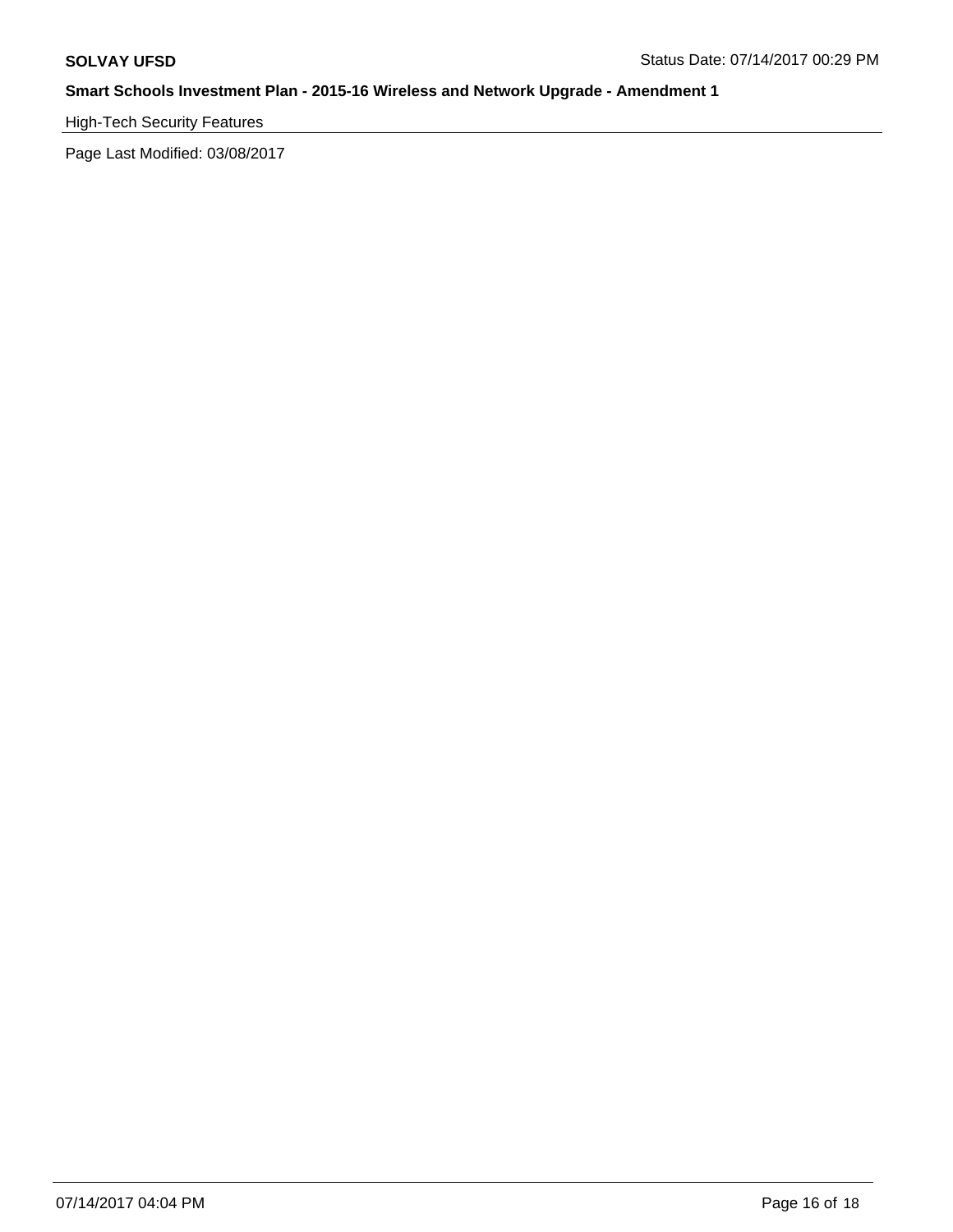Report